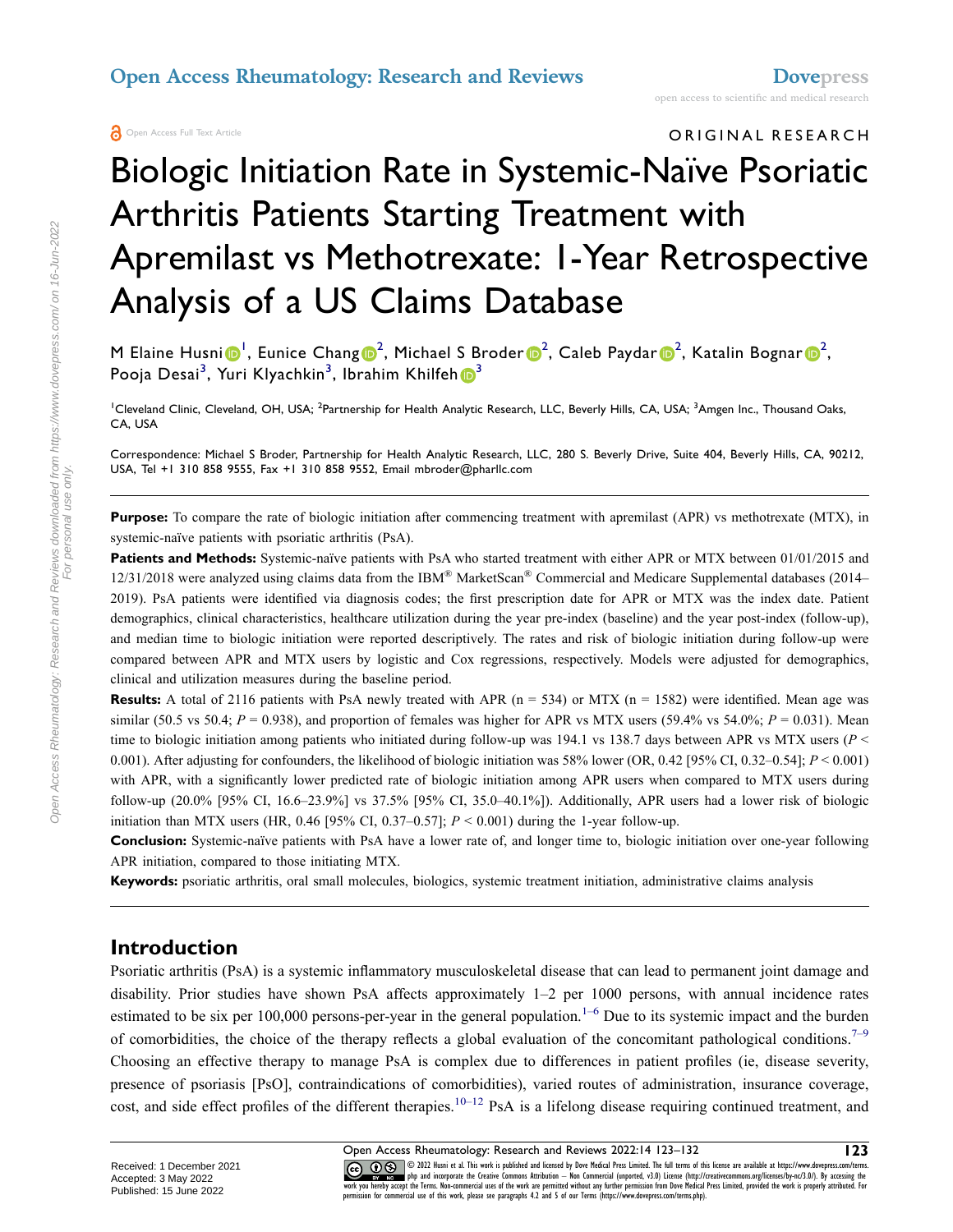for many patients, a sequence of consecutive pharmacological agents as indicated by disease progression or treatment failure.

<span id="page-1-3"></span><span id="page-1-2"></span><span id="page-1-1"></span>Systemic treatments available for PsA include oral small molecule (OSM) therapies and biologics.<sup>13</sup> Nonsteroidal anti-inflammatory drugs (NSAIDs) and glucocorticoids are used as symptomatic therapies. Guidelines from the European League Against Rheumatism (EULAR)<sup>[14](#page-8-3)</sup> and from the Group for Research and Assessment of Psoriasis and Psoriatic Arthritis (GRAPPA)<sup>15</sup> recommend OSMs, particularly methotrexate (MTX) as first-line therapy and endorse apremilast (APR) for mild disease after failure of initial therapy. While in the US APR is approved as first-line treatment, the 2018 American College of Rheumatology (ACR)/National Psoriasis Foundation treatment guidelines recommend that treatment-naïve patients with active PsA use biologics over OSMs. However, the level of evidence supporting this recommendation is low.[6](#page-7-1) Biologic therapies can be effective, but require laboratory monitoring, have less convenient routes of administration, and tend to be more expensive.[16](#page-8-5) Physicians and patients considering these factors may prefer to start treatment with OSM therapy and postpone the use of biologics as long as clinically possible. Real-life treatment pattern studies document that the majority of treatment-naïve patients initiate OSM therapies.<sup>[17](#page-8-6),[18](#page-8-7)</sup>

<span id="page-1-6"></span><span id="page-1-5"></span><span id="page-1-4"></span><span id="page-1-0"></span>Evidence comparing APR with MTX - two commonly used OSMs (note, however, that MTX can be dosed subcutaneously) - in treatment of PsA is limited.<sup>[19](#page-8-8)</sup> While a prior indirect comparison did not find a statistically significant difference in efficacy, its point estimate favored APR when compared with MTX.<sup>19,[20](#page-8-9)</sup> The objective of this study was to assess time to biologic initiation after APR versus MTX treatment in a real-world setting among patients with PsA. Particularly, it aimed to compare biologic initiation rates, time to biologic initiation, and index medication adherence and discontinuation between PsA patients who were newly initiating APR or MTX and had not previously been treated with OSMs or biologics.

#### **Materials and Methods**

This study was a retrospective cohort study using the six most recent years (2014–2019) of administrative claims data from the IBM® MarketScan® Commercial and Medicare Supplemental databases to examine biologic initiation rates in patients with PsA who newly initiated APR and MTX. The MarketScan® data comprise health services for over 37.9 million patients through privately insured fee-for-service, point-of-service, or capitated health plans. This database contains enrollment information and administrative claims data with healthcare utilization information (eg, inpatient and outpatient services, prescription drug claims). Diagnosis and procedure codes are validated. This study used deidentified patient records and did not involve the collection, use, or transmittal of individually identifiable data, therefore, Institutional Review Board approval to conduct this study was not necessary.

<span id="page-1-7"></span>Patients diagnosed with PsA were identified based on the presence of 1) at least two medical claims with an International Classification of Diseases, Ninth or Tenth Revision, Clinical Modification (ICD-9/10-CM) diagnosis code for PsA (ICD-9-CM: 696.0x; ICD-10-CM: L40.50, L40.51, L40.52, L40.53, L40.54, L40.59) with at least one diagnosis by a rheumatologist or, 2) the combination of at least one diagnosis for PsA recorded by a rheumatologist and at least one diagnosis for PsO recorded by a dermatologist during the entire study period  $(01/01/2014$  to  $12/31/2019$ .<sup>[21](#page-8-10)</sup> Patients were included if they initiated APR or MTX during the identification (ID) period (01/01/2015 to 12/31/2018). The date of the first claim for APR or MTX during the ID period was assigned as the index date. Patients were required to be at least 18 years of age on the index date, have continuous enrollment for at least one year prior to (baseline period) and one year after (follow-up period) the index date, and have at least one of the diagnosis claims for PsA in the baseline period or on the index date. Patients were excluded if they had claims for any systemic treatment agents for PsA in the baseline period, biologic-indicated autoimmune conditions (eg, ulcerative colitis, Crohn's disease, rheumatoid arthritis and other inflammatory polyarthropathies, ankylosing spondylitis, juvenile idiopathic arthritis), or cancer (malignant neoplasms excluding non-melanoma skin cancer)<sup>22</sup> in the baseline and follow-up periods, or had multiple systemic medications administered on the index date. A subset of patients with two years of follow-up was also identified for a subgroup analysis.

<span id="page-1-8"></span>Analyses were based on intention-to-treat, with individuals analyzed as part of their index treatment group regardless of subsequent changes in therapy. Demographic characteristics, prescriber specialty (defined as the specialty on the medical claim closest in time to the index date), and comorbidities, including the Charlson Comorbidity Index, as well as healthcare utilization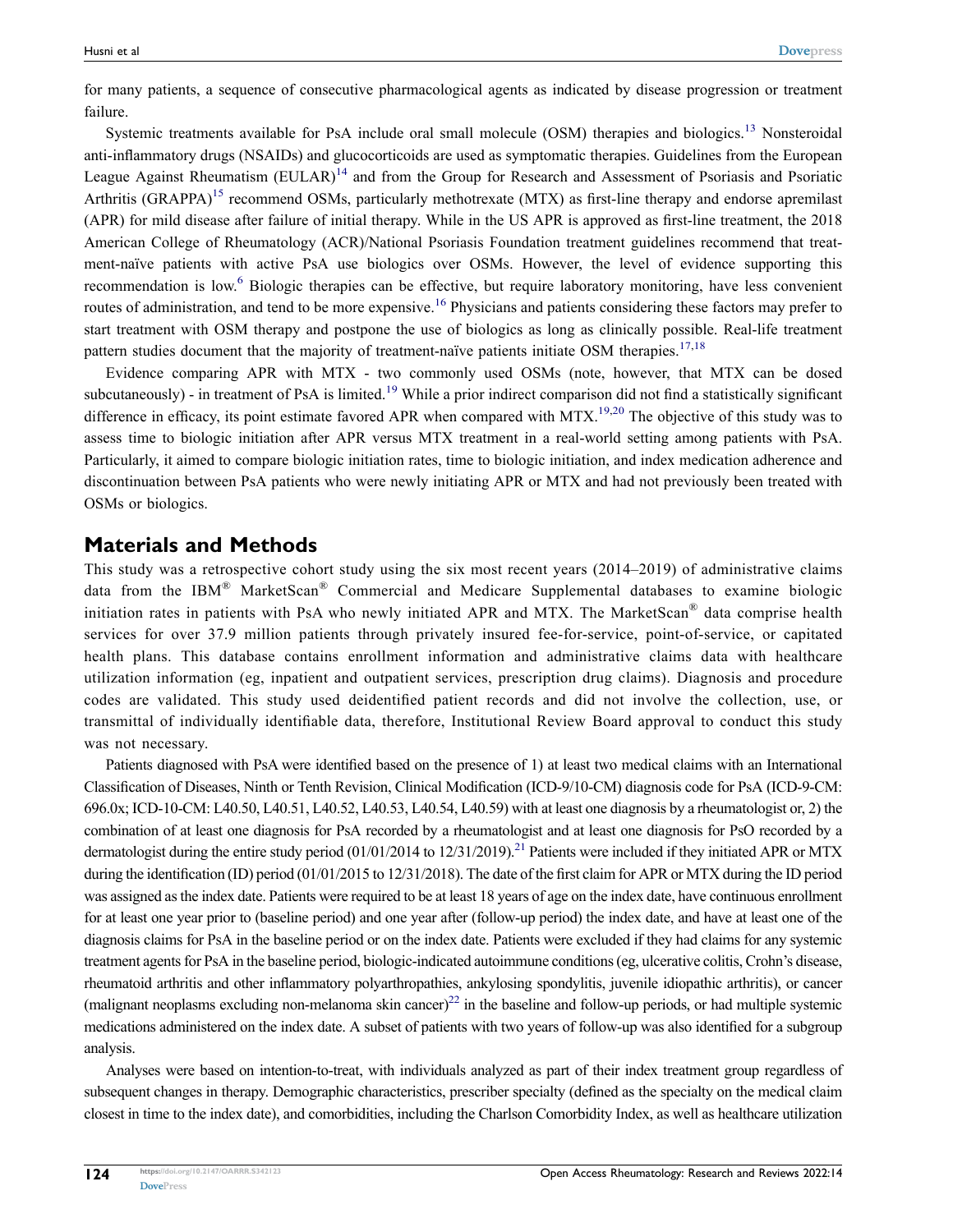<span id="page-2-0"></span>and costs were measured in the baseline period.<sup>23–[25](#page-8-13)</sup> The primary outcomes were biologic initiation rate and time to biologic initiation during the one-year follow-up period in the main analysis, and for two years follow-up period in the subgroup analysis. Biologic initiation was defined as having a claim for a biologic therapy during the follow-up period, regardless of if it was in addition to (add-on) or instead of (switch from) the index therapy. The secondary outcomes were treatment patterns. Particularly, index therapy adherence was measured as the proportion of days covered (PDC) during the follow-up period, defined as the number of days with index therapy available divided by the length of the follow-up period. Index treatment discontinuation was also reported for the follow-up period, defined as ≥60-day gap in index therapy days' supply. Restart of the index therapy was also measured (defined as re-initiating the index treatment following discontinuation of the same treatment). Descriptive statistics including means, standard deviations (SD), and relative frequencies and percentages were reported for continuous and categorical data.

In addition to descriptive analyses, modeling was performed to control for differences in observed characteristics of the two cohorts that may confound the findings. Logistic regression models were conducted to estimate the likelihood of biologic initiation during the one-year follow-up period. Cox regression models were used to evaluate the risk of biologic initiation at any point in time. All models were adjusted for the following: age group, gender, region, prescriber specialty, comorbid PsO, Charlson Comorbidity Index, index year, comorbid non-alcoholic fatty liver disease, presence of serious infection, pain medication and glucocorticoid utilization, X-ray and MRI utilization (separately), baseline healthcare utilization (in both inpatient and outpatient settings) and baseline healthcare costs (per \$1000). Odds Ratio (OR) and 95% confidence intervals (CI), as well as adjusted rates and 95% CI, were reported for the logistic regression model, while hazard ratio (HR) and 95% CI were reported for the Cox regression model. In a subgroup analysis, estimations were replicated for a sub-cohort with two years of follow-up.

All data transformations and statistical analyses were performed using SAS© version 9.4.

#### **Results**

Among the total of 2116 systemic-naïve patients with PsA who were identified and met the study criteria between 01/01/ 2015 and 12/31/2018, 534 initiated APR and 1582 initiated MTX. [Table 1](#page-3-0) and [Supplemental Table 1](https://www.dovepress.com/get_supplementary_file.php?f=342123.docx) provide baseline characteristics for the study cohort. The mean age of APR initiators was 50.5 years versus 50.4 years for MTX initiators (*P*=0.938). The percentage of females among APR initiators was higher (59.4%) than among MTX initiators (54.0%) (*P*=0.031). Approximately 90% of each group was commercially insured (*P*=0.767). The prescriber specialty was significantly different, with 73.5% of the MTX initiators receiving the index prescription from a rheumatologist compared to 30.9% of the APR initiators (*P*<0.001). The APR cohort had a higher mean number of comorbidities  $(4.6 \text{ vs } 4.2, P<0.001)$ , and 71.9% of this group had a concurrent PsO diagnosis compared to 59.4% of the MTX group (*P*<0.001). APR users were more likely than MTX users to have non-alcoholic fatty liver disease (4.9% vs 2.3%, *P*=0.003) and history of serious infection (3.6% vs 1.4%, *P*=0.002); the differences between the two groups were not statistically significant for every other comorbidity of interest ([Supplemental Table 2\)](https://www.dovepress.com/get_supplementary_file.php?f=342123.docx).

APR users were less likely than MTX users to be on pain medications (61.2% vs 66.3%, *P*=0.034) and glucocorticoids (35.2% vs 44.2%, *P*<0.001) at baseline [\(Supplemental Table 3](https://www.dovepress.com/get_supplementary_file.php?f=342123.docx)). The use of diagnostic tests was higher among MTX users than APR users (72.5% vs 64.0%, *P*<0.001; [Supplemental Table 4\)](https://www.dovepress.com/get_supplementary_file.php?f=342123.docx). Finally, the mean baseline healthcare costs were higher among APR users than MTX users (\$17,871 vs \$10,683, *P*<0.001; [Supplemental Table 4\)](https://www.dovepress.com/get_supplementary_file.php?f=342123.docx).

Fewer APR users initiated biologic treatment than MTX users throughout the follow-up period [\(Figure 1\)](#page-4-0). During the first three months of follow-up, the unadjusted biologic initiation rates in the APR and MTX cohorts were 3.2% versus 14.2%, respectively, and 8.8% versus 27.0% in the first six months of follow-up, respectively (*P*<0.001 for both). At the end of the oneyear follow-up, fewer APR patients (19.5%) than MTX patients (38.9%) initiated biologic treatment (*P*<0.001) [\(Table 2,](#page-4-1) unadjusted result). The number of index medication fills prior to biologic initiation are shown in [Supplemental Table 5](https://www.dovepress.com/get_supplementary_file.php?f=342123.docx).

The mean time to biologic initiation among patients who initiated a biologic during the one-year follow-up was 194.1 days in the APR cohort compared to 138.7 days in the MTX cohort (*P*<0.001) ([Table 2](#page-4-1)). The most commonly used first biologic treatment was adalimumab for both the APR and MTX groups [\(Supplemental Tables 6](https://www.dovepress.com/get_supplementary_file.php?f=342123.docx) and [7\)](https://www.dovepress.com/get_supplementary_file.php?f=342123.docx).

APR users were more compliant to their index therapies. The mean PDC for the index therapy was 0.62 for the APR cohort and 0.57 for the MTX cohort ( $P=0.007$ ). The discontinuation rate of the index therapy was 52.1% for APR users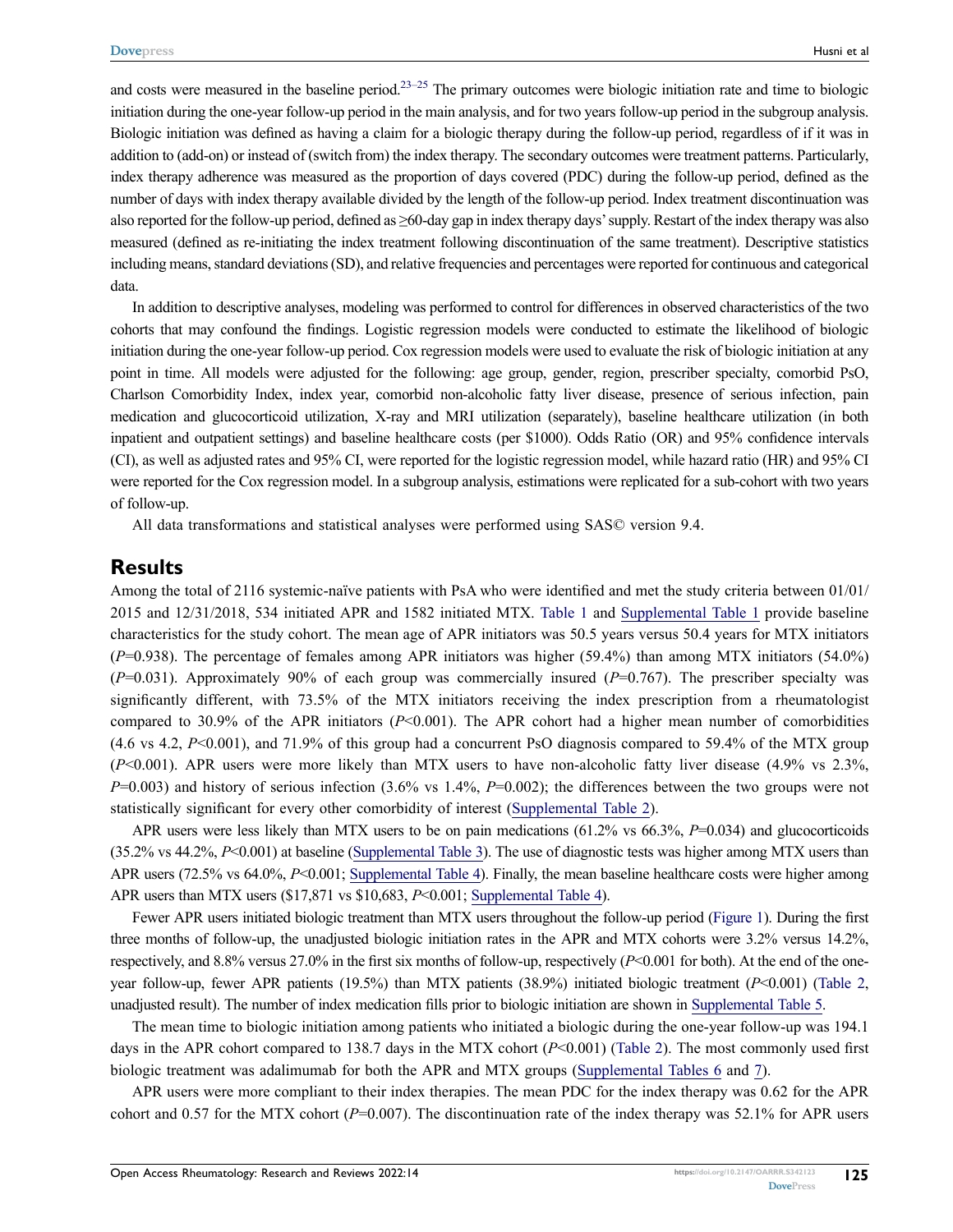|                                   |          | <b>Apremilast</b> | <b>Methotrexate</b> | All         | P value |
|-----------------------------------|----------|-------------------|---------------------|-------------|---------|
| $\mathsf N$                       |          | 534               | 1582                | 2116        |         |
| %                                 |          | 25.2              | 74.8                | 100         |         |
| Age, years                        | Mean     | 50.5              | 50.4                | 50.4        | 0.938   |
|                                   | (SD)     | (11.6)            | (11.3)              | (11.3)      |         |
| Female                            | No.      | 317               | 854                 | 1171        |         |
|                                   | $(\%)$   | (59.4)            | (54.0)              | (55.3)      | 0.031   |
| Insurance type                    |          |                   |                     |             | 0.767   |
| Commercial                        | No.      | 480               | 1429                | 1909        |         |
|                                   | $(\%)$   | (89.9)            | (90.3)              | (90.2)      |         |
| Medicare supplemental             | No.      | 54                | 153                 | 207         |         |
|                                   | $(\%)$   | (10.1)            | (9.7)               | (9.8)       |         |
| Prescriber specialty <sup>a</sup> |          |                   |                     |             | < 0.001 |
| Dermatologist                     | No.      | 47                | 50                  | 97          |         |
|                                   | $(\%)$   | (8.8)             | (3.2)               | (4.6)       |         |
| Rheumatologist                    | No.      | 165               | 1162                | 1327        |         |
|                                   | $(\%)$   | (30.9)            | (73.5)              | (62.7)      |         |
| Primary care/PA/NP                | No.      | 72                | 81                  | 153         |         |
|                                   | $(\%)$   | (13.5)            | (5.1)               | (7.2)       |         |
| Other/Unknown                     | No.      | 250               | 289                 | 539         |         |
|                                   | $(\%)$   | (46.8)            | (18.3)              | (25.5)      |         |
| Charlson comorbidity index        | Mean     | 0.7               | 0.6                 | 0.6         | 0.024   |
|                                   | (SD)     | (1.3)             | (1.1)               | (1.2)       |         |
| No. of chronic conditions         | Mean     | 4.6               | 4.2                 | 4.3         | < 0.001 |
|                                   | (SD)     | (2.1)             | (2.1)               | (2.1)       |         |
| PsO                               | No.      | 384               | 940                 | 1324        |         |
|                                   | $(\%)$   | (71.9)            | (59.4)              | (62.6)      | < 0.001 |
| Pain medications <sup>b</sup>     | No.      | 327               | 1049                | 1376        |         |
|                                   | $(\%)$   | (61.2)            | (66.3)              | (65.0)      | 0.034   |
| <b>NSAIDs</b>                     | No.      | 252               | 848                 | 1100        |         |
|                                   | $(\%)$   | (47.2)            | (53.6)              | (52.0)      | 0.010   |
| Glucocorticoids                   | No.      | 188               | 699                 | 887         |         |
|                                   | $(\%)$   | (35.2)            | (44.2)              | (41.9)      | < 0.001 |
| Diagnostic (X-ray or MRI)         | No.      | 342               | 1147                | 1489        |         |
|                                   | $(\%)$   | (64.0)            | (72.5)              | (70.4)      | < 0.001 |
| X-ray                             | No.      | 337               | 1127                | 1464        |         |
|                                   | $(\%)$   | (63.1)            | (71.2)              | (69.2)      | < 0.001 |
| <b>MRI</b>                        | No.      | 64                | 249                 | 313         |         |
|                                   | $(\%)$   | (12.0)            | (15.7)              | (14.8)      | 0.035   |
| Baseline total healthcare         | Mean     | \$17,871          | \$10,683            | \$12,497    | < 0.001 |
| costs                             | (SD)     | (39,029.6)        | (17,674.3)          | (25, 043.0) |         |
|                                   | [Median] | $[7197]$          | [5460]              | [5933]      |         |

<span id="page-3-0"></span>**Table 1** Baseline Patient Characteristics, Utilization, and Costs

Notes: <sup>a</sup>lf specialty on index fill is missing, the specialty noted on the closest medical claim with a psoriatic arthritis diagnosis within ±90 days of index date was used instead. <sup>b</sup>Include opioids, NSAIDs, other analgesics, migraine products, and muscle relaxants. **Abbreviations**: SD, standard deviation; PA, physician assistant; NP, nurse practitioner; PsO, psoriasis; NSAIDs, nonsteroidal anti-inflammatory

drugs.

and 57.6% for MTX users during the one-year follow-up period ( $P=0.024$ ). Among patients who discontinued their index therapy, 24.1% of APR users and 14.5% of MTX users restarted after more than 60 days of gap in treatment with the index therapy within the 1-year follow-up period (*P*<0.001) [\(Table 3\)](#page-5-0).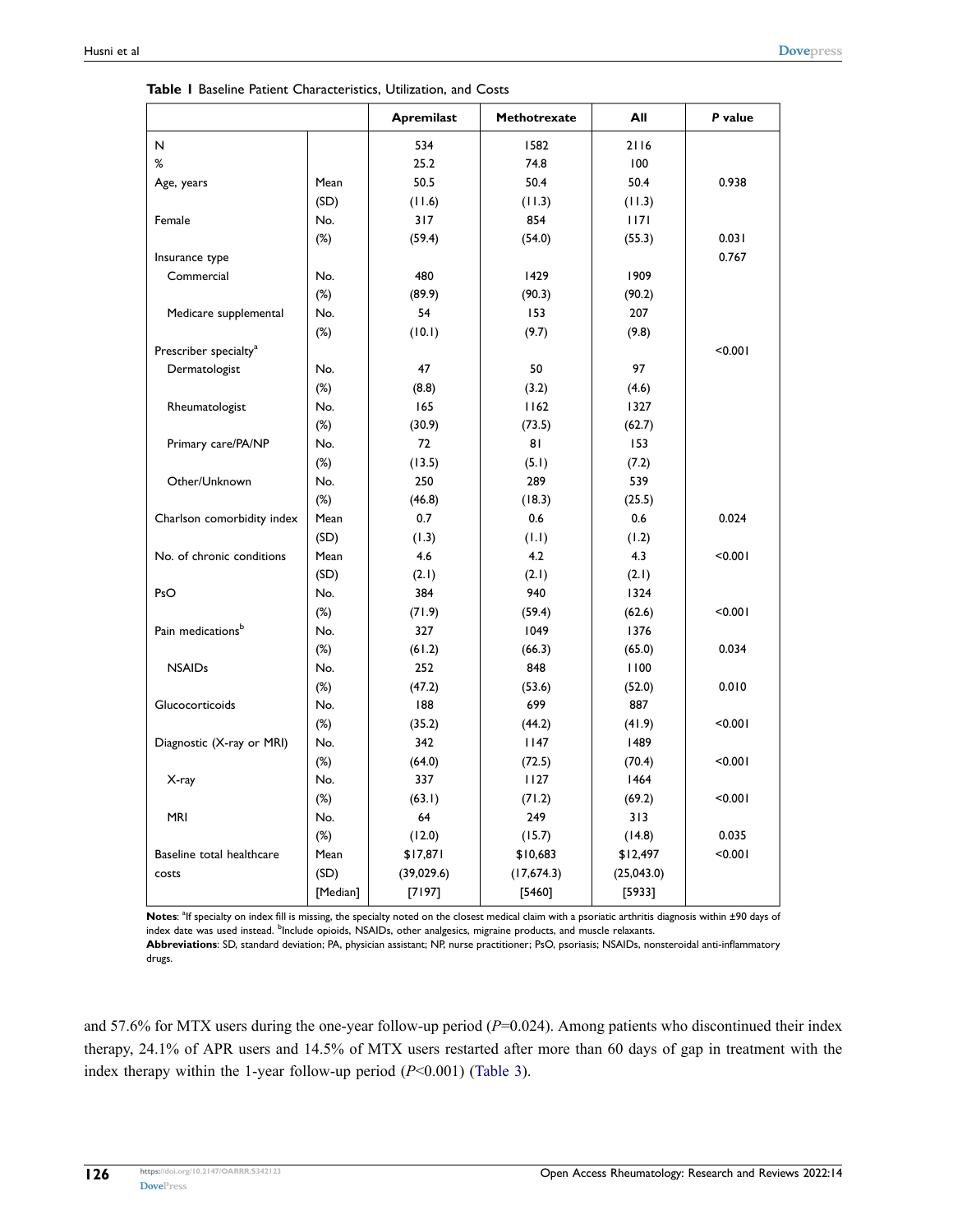<span id="page-4-0"></span>

**Figure 1** Time to biologic initiation during the 1-year follow-up period.

After adjusting for potential confounders, patients treated with APR still had lower risk of biologic initiation when compared with patients treated with MTX (HR, 0.46 [95% CI, 0.37–0.57]; *P*<0.001) [\(Table 4](#page-5-1) and [Supplemental Table 8\)](https://www.dovepress.com/get_supplementary_file.php?f=342123.docx).

The logistic model showed that the likelihood of biologic initiation was statistically significantly lower with APR treatment even after adjusting for potential confounders (OR, 0.42 [95% CI, 0.32–0.54]; *P*<0.001) [\(Table 4](#page-5-1)) with estimated adjusted rates of biologic initiation being 20.0% (95% CI, 16.6–23.9%) for the APR cohort compared to 37.5% (95% CI, 35.0–40.1%) for the MTX cohort [\(Figure 2](#page-5-2)). In both the Cox and logistic regression models, the only additional covariates with a statistically significant relationship with biologic initiation were age and baseline X-ray utilization.

|                                                                             |          | <b>Apremilast</b> | <b>Methotrexate</b> | All        | P value              |
|-----------------------------------------------------------------------------|----------|-------------------|---------------------|------------|----------------------|
| N                                                                           |          | 534               | 1582                | 2116       |                      |
| Biologic initiation rate during the 1-year follow-up period                 | No.      | 104               | 615                 | 719        |                      |
|                                                                             | $(\%)$   | (19.5)            | (38.9)              | (34.0)     | < 0.001              |
| Days to biologic initiation among patients who initiated biologic in I year | No.      | 104               | 615                 | 719        |                      |
|                                                                             | Mean     | 194.1             | 138.7               | 146.7      | < 0.001              |
|                                                                             | (SD)     | (95.6)            | (91.6)              | (94.1)     |                      |
|                                                                             | [Median] | [187]             | $[120]$             | [133]      | < 0.001 <sup>a</sup> |
| Biologic initiation rate within three months                                | No.      | 17                | 224                 | <b>241</b> |                      |
|                                                                             | $(\%)$   | (3.2)             | (14.2)              | (11.4)     | < 0.001              |
| Biologic initiation rate within six months                                  | No.      | 47                | 427                 | 474        |                      |
|                                                                             | $(\%)$   | (8.8)             | (27.0)              | (22.4)     | < 0.001              |

<span id="page-4-1"></span>**Table 2** Biologic Initiation During the 1-Year Follow-Up Period (Unadjusted)

Note: <sup>a</sup>Mood's median test.

**Abbreviation**: SD, standard deviation.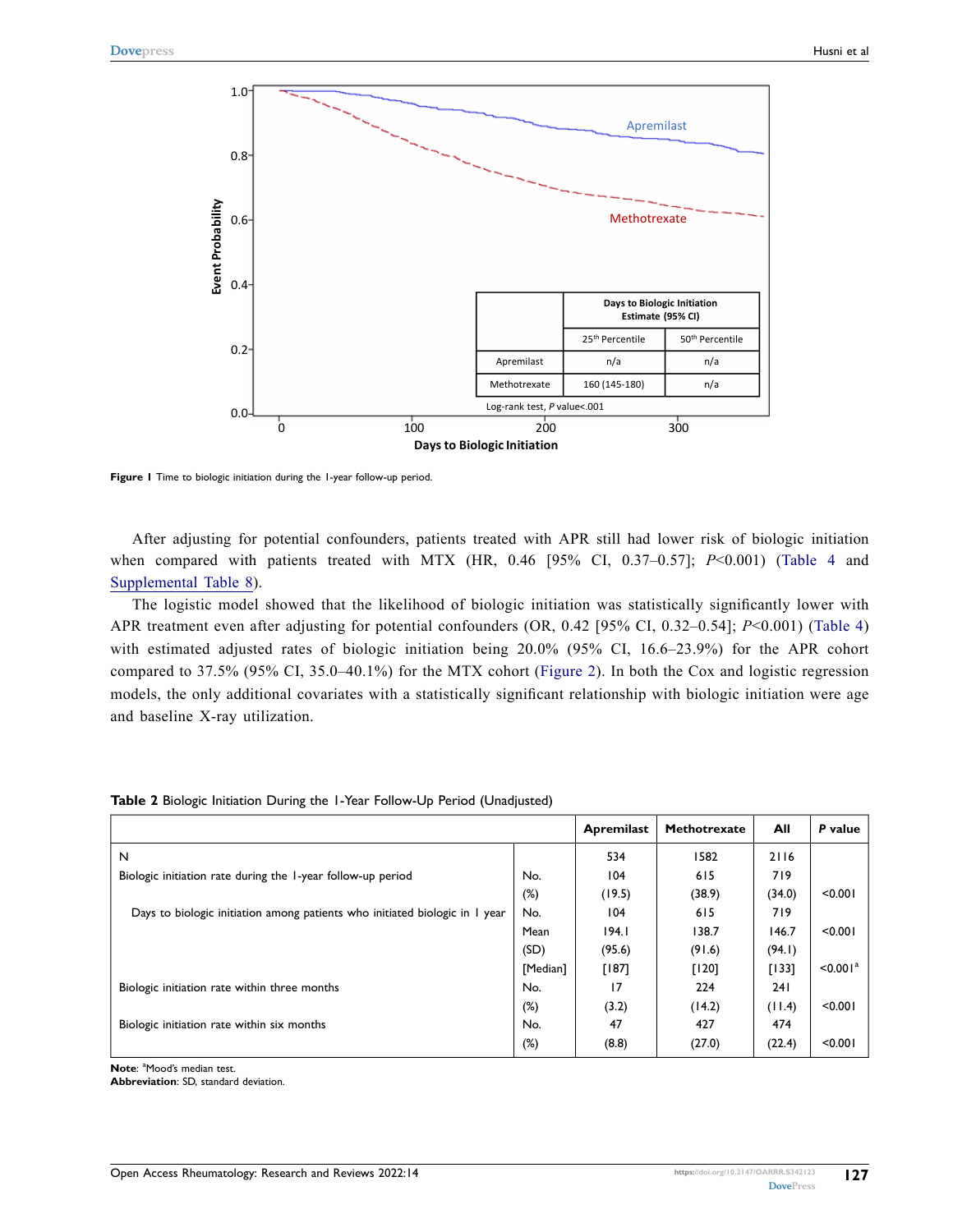<span id="page-5-0"></span>

|  | Table 3 Adherence to Index Therapy Among Patients with I-Year Follow-Up |  |  |  |  |  |
|--|-------------------------------------------------------------------------|--|--|--|--|--|
|  |                                                                         |  |  |  |  |  |

|                                                                           |          | <b>Apremilast</b> | Methotrexate | All     | P value |
|---------------------------------------------------------------------------|----------|-------------------|--------------|---------|---------|
| N                                                                         |          | 534               | 1582         | 2116    |         |
| PDC of index therapy during the 1-year follow-up period                   | Mean     | 0.615             | 0.570        | 0.581   | 0.007   |
|                                                                           | (SD)     | (0.322)           | (0.343)      | (0.338) |         |
|                                                                           | [Median] | [0.734]           | [0.592]      | [0.614] |         |
| Duration <sup>a</sup> of index therapy during the 1-year follow-up period | Mean     | 237.8             | 218.4        | 223.3   | 0.005   |
|                                                                           | (SD)     | (134.7)           | (138.6)      | (137.9) |         |
|                                                                           | [Median] | [298]             | [223]        | $[238]$ |         |
| Index treatment discontinuation/switch                                    | No.      | 278               | 912          | 1190    |         |
|                                                                           | $(\%)$   | (52.1)            | (57.6)       | (56.2)  | 0.024   |
| Restart index therapy                                                     | No.      | 67                | 132          | 199     |         |
|                                                                           | $(\%)$   | (24.1)            | (14.5)       | (16.7)  | < 0.001 |

Note: <sup>a</sup>Duration defined as time to discontinuation.

**Abbreviations**: PDC, proportion of days covered; SD, standard deviation.

<span id="page-5-1"></span>**Table 4** Biologic Initiation Adjusted Results in Cohorts with 1-Year and 2-Years of Follow-Up

|                                                 | Risk of biologic initiation |         | Any biologic use     |         |  |  |
|-------------------------------------------------|-----------------------------|---------|----------------------|---------|--|--|
|                                                 | <b>HR (95% CI)</b>          | P value | <b>OR (95% CI)</b>   | P value |  |  |
| Apremilast vs methotrexate<br>I-year post index | $0.46$ (0.37 - 0.57)        | < 0.001 | $0.42(0.32 - 0.54)$  | < 0.001 |  |  |
| Apremilast vs methotrexate<br>2-year post index | $0.53$ (0.41 - 0.67)        | < 0.001 | $0.46$ (0.34 - 0.64) | < 0.001 |  |  |

**Abbreviations**: CI, confidence interval; HR, hazard ratio; OR, odds ratio.

#### Results for Patients with Two Years of Follow-Up

Out of a total of 1226 systemic-naïve patients with PsA and two years of follow-up, 282 started APR and 944 started MTX at index. [Supplemental Table 9](https://www.dovepress.com/get_supplementary_file.php?f=342123.docx) provides baseline characteristics for this cohort, which were similar to the characteristics of the main study cohort. APR users with two years of follow-up had higher mean number of

<span id="page-5-2"></span>

**Figure 2** Predicted rates of biologic initiation.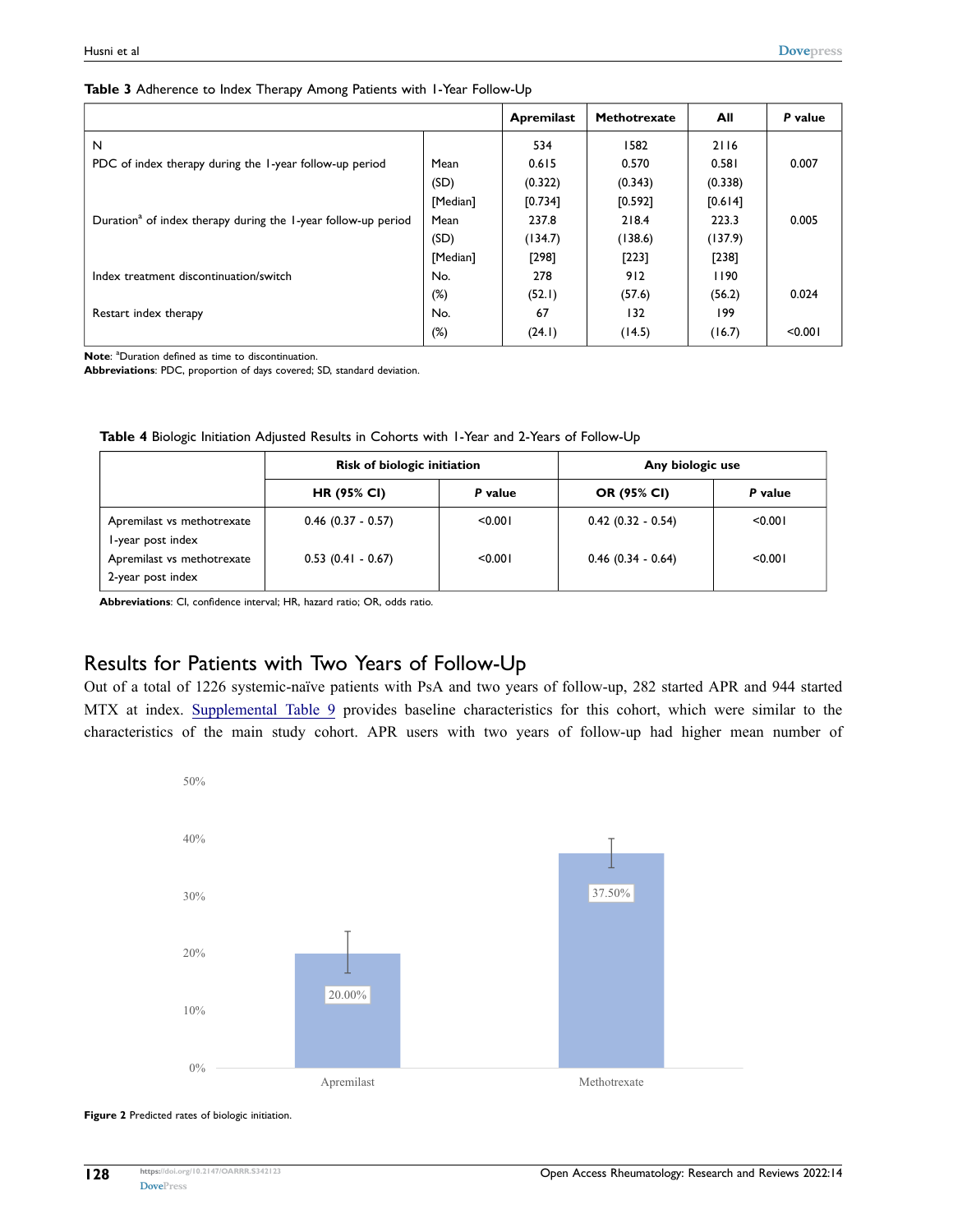comorbidities (4.6 vs 4.1, *P*<0.001) and were more likely to have a concurrent PsO diagnosis (72.3% vs 59.3%, *P*<0.001) than MTX users. Similar to the main study cohort, APR users were more likely than MTX users to have non-alcoholic fatty liver disease and serious infections [\(Supplemental Table 10](https://www.dovepress.com/get_supplementary_file.php?f=342123.docx)). Baseline medication and healthcare utilization are shown in [Supplemental Tables 11](https://www.dovepress.com/get_supplementary_file.php?f=342123.docx) and [12.](https://www.dovepress.com/get_supplementary_file.php?f=342123.docx)

In the cohort with two years of follow-up, APR users were less likely to initiate a biologic treatment throughout the follow-up period (31.2% vs 49.6%, *P*<0.001) (unadjusted; [Supplemental Table 13](https://www.dovepress.com/get_supplementary_file.php?f=342123.docx)). The difference in biologic initiation rate was statistically significant between the two treatment groups as early as three months after index therapy initiation. The mean time to biologic initiation among patients who initiated during the two-year follow-up was 297 days among APR users compared to 212 days among MTX users (*P*<0.001) ([Supplemental Table 13](https://www.dovepress.com/get_supplementary_file.php?f=342123.docx) and [Supplemental Figure 1](https://www.dovepress.com/get_supplementary_file.php?f=342123.docx)).

After adjusting for potential confounders, patients in the subgroup with two years of follow-up treated with APR had a lower risk of biologic initiation at any point in time during the follow-up period when compared to patients treated with MTX (HR, 0.53 [95% CI, 0.41–0.67]; *P*<0.001) ([Table 4](#page-5-1) and [Supplemental Table 14](https://www.dovepress.com/get_supplementary_file.php?f=342123.docx)). The logistic model showed that the likelihood of biologic initiation was almost twice as high after MTX treatment than after APR treatment once adjusted for potential confounders (OR, 0.46 [95% CI, 0.34–0.64]; *P*<0.001) ([Table 4](#page-5-1)) with estimated adjusted rates of biologic initiation of 31.0% (95% CI, 25.5–37.2%) for APR users and 49.2% (95% CI, 45.9–52.5%) for MTX users.

#### **Discussion**

In this study of systemic-naïve PsA adult patients, we found that patients treated with APR had a lower likelihood of, as well as longer time to, biologic initiation compared with patients treated with MTX. These results were consistent in patients with one and two years of follow-up after APR or MTX initiation, with differences being observed as early as three-month post-index.

<span id="page-6-0"></span>Treatment guidelines recommend OSMs as first-line treatment in PsA.<sup>[14,](#page-8-3)[15](#page-8-4)</sup> Methotrexate (MTX) is the most commonly used first-line OSM for the condition,  $17,18$  $17,18$  $17,18$  although not indicated for PsA. The effectiveness of MTX in PsA is reported based on clinical experience and observational studies rather than evidence from randomized clinical trials (RCTs).<sup>[26–](#page-8-14)[29](#page-8-15)</sup> Moreover, MTX may lead to severe adverse effects such as hepatotoxicity, and myelosuppression.<sup>[30](#page-8-16)</sup> Apremilast (APR), an OSM phosphodiesterase 4 (PDE4) inhibitor approved by the United States Food and Drug Administration in 2014, is indicated for adult patients with active PsA. $31$  Unlike MTX and biologics, APR does not require frequent laboratory monitoring, potentially making it more convenient to use.

<span id="page-6-2"></span><span id="page-6-1"></span>There are no large RCTs directly comparing APR to MTX to treat PsA. An indirect comparison based on data from clinical trials<sup>[19](#page-8-8)</sup> An indirect comparison based on data from clinical trials<sup>[32](#page-8-18)</sup> found no statistically significant difference between APR and MTX. Thus, there is a need for more evidence on MTX versus APR in the treatment of PsA. In the absence of RCTs, real-world evidence into treatment progression can be informative for clinical decision-making.

Biologic initiation as an outcome may serve as a suitable proxy for suboptimal disease control in PsA, and it can easily be assessed from administrative claims databases. Previous studies demonstrated that higher disease activity is a predictor for biologic therapy initiation in various autoimmune diseases such as rheumatoid arthritis $33-35$  $33-35$  and psoriasis. $36$ 

<span id="page-6-3"></span>Use of biologic initiation in PsA can be particularly useful as other traditional treatment pattern measures used in claims studies, such as adherence or persistence, may be harder to interpret in this condition due to fluctuating symptoms, frequent-dose adjustments, and medication hoarding. While low adherence is usually negatively associated with adequate control of disease; it is possible that patients with PsA experience periods of symptom control and temporarily pause treatment. This is consistent with the higher restart rate observed with APR.

In a cohort of patients with PsA, this study found that treatment with APR was associated with extended time to biologic initiation—the next line of treatment—when compared with treatment with MTX. Future research using clinical measures should confirm our results and investigate whether biologic initiation is associated with disease progression, suboptimal disease control, or toxicity in PsA. Such association could help with a more personalized treatment algorithm for patients with PsA. Research should also examine patient-specific and clinical factors associated with progression to biologic therapies. PsA as a systemic disease, has a complex pathogenesis and affects multiple organ systems. Given the nature of the disease, a multidisciplinary research approach is especially critical to improve outcomes in this disease.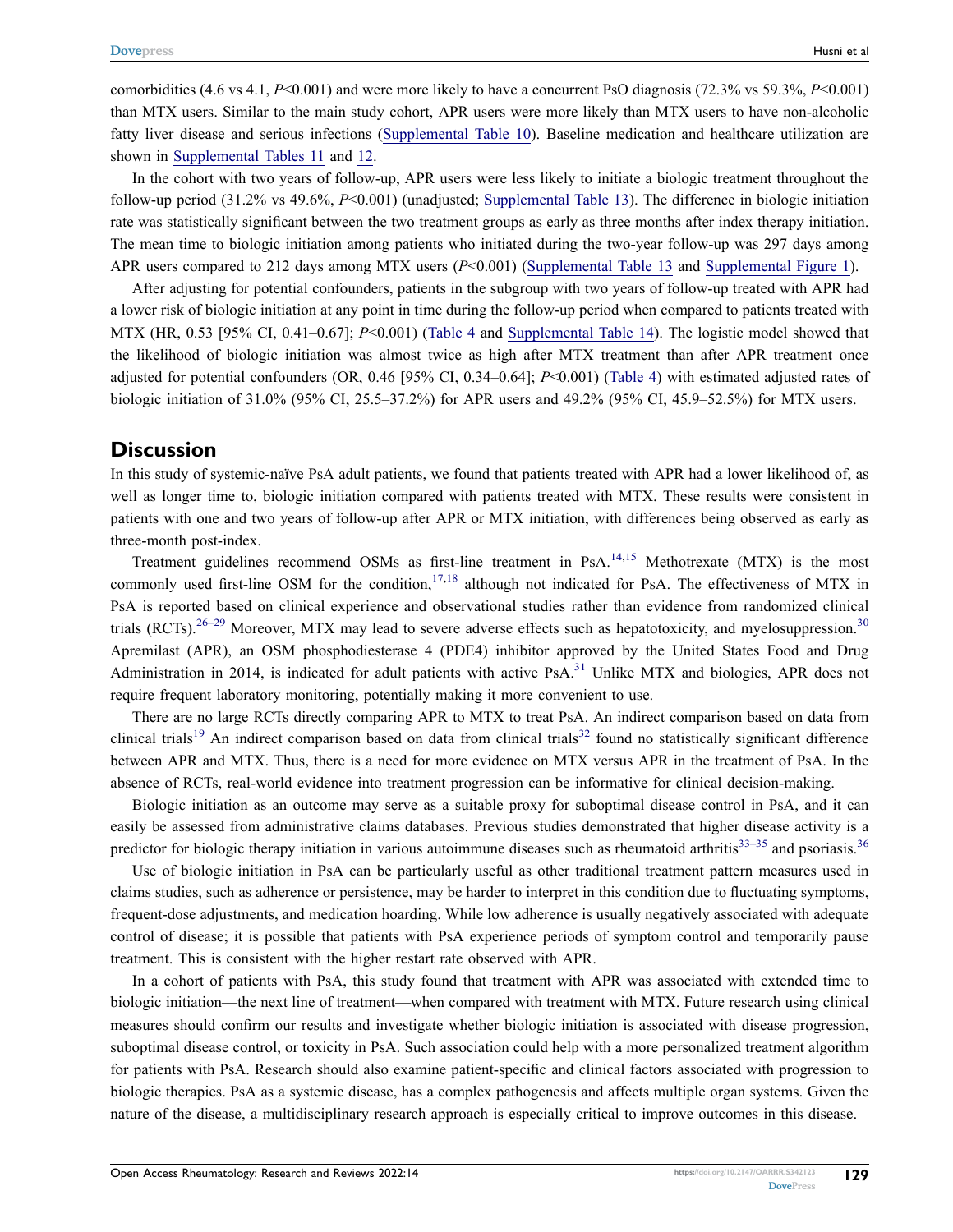#### **Limitations**

This study was a retrospective, observational analysis using large administrative claims data. These data lack important clinical details on disease severity, activity, and symptoms as well as other patient socioeconomic and physician-specific information that may influence treatment choice, and thus make it difficult to control for potentially confounding variables. However, the modeling analyses included several measurable proxies of disease severity such as baseline comorbidities, medication use and healthcare utilization. Additionally, administrative claims data do not reflect whether medications are taken as prescribed, and the analysis relied instead on medication fills. Furthermore, we have not analyzed initial prescribed dose, fluctuation in dose, or route of administration for MTX, which can be associated with discontinuation of index drug. Finally, this study is limited to patients with commercial and Medicare supplemental insurance. Results may not be generalizable to other populations.

#### **Conclusion**

In a population of systemic-naïve adult patients with PsA, patients who initiated APR had a lower likelihood of biologic initiation when compared with patients initiating MTX. Additionally, among patients who initiated biologics during the follow-up period, time to biologic initiation was longer in APR users than in MTX users. APR use may delay initiation of the next line of treatment in patients with PsA to a greater extent than MTX.

#### **Acknowledgments**

Writing support was provided by Catherine Le Dellovo, MS, AMFT and funded by Amgen Inc.

### **Funding**

The study was funded by Amgen Inc.

#### **Disclosure**

Dr. Michael S. Broder, Dr. Eunice Chang, Mr. Caleb Paydar, and Dr. Katalin Bognar are employees of Partnership for Health Analytic Research (PHAR), LLC, which was paid by Amgen to conduct this research, and reports relevant financial activities with AbbVie, AstraZeneca, BioMarin Pharmaceuticals, BMS, Celgene, Dompe, Eisai, Genentech, Mirum Pharmaceuticals, Novartis, Otsuka, Prothena, Regeneron, Sanofi US Services, and Takeda Pharmaceuticals USA, outside the submitted work. Dr M Elaine Husni reports personal fees for advisory board from AbbVie, BMS, Lilly, Novartis, Janssen, and UCB, outside the submitted work. Dr Pooja Desai and Dr Ibrahim Khilfeh were previously employed at Amgen at the time of conduct of the study and owns Amgen stock. They are currently employees at Janssen Pharmaceuticals. Dr Yuri Klyachkin is an employee of Amgen Inc. The authors report no other conflicts of interest in this work.

#### **References**

- <span id="page-7-0"></span>1. Shbeeb M, Uramoto KM, Gibson LE, O'Fallon WM, Gabriel SE. The epidemiology of psoriatic arthritis in Olmsted County, Minnesota, USA, 1982–1991. *J Rheumatol*. [2000;](#page-0-1)27(5):1247–1250.
- 2. Ogdie A, Langan S, Love T, et al. Prevalence and treatment patterns of psoriatic arthritis in the UK. *Rheumatology*. 2013;52(3):568–575. doi:[10.1093/rheumatology/kes324](https://doi.org/10.1093/rheumatology/kes324)
- 3. Love TJ, Gudbjornsson B, Gudjonsson JE, Valdimarsson H. Psoriatic arthritis in Reykjavik, Iceland: prevalence, demographics, and disease course. *J Rheumatol*. 2007;34(10):2082–2088.
- 4. Madland TM, Apalset EM, Johannessen AE, Rossebö B, Brun JG. Prevalence, disease manifestations, and treatment of psoriatic arthritis in Western Norway. *J Rheumatol*. 2005;32(10):1918–1922.
- 5. Ritchlin CT, Colbert RA, Gladman DD. Psoriatic Arthritis. *N Engl J Med*. 2017;376(21):2094–2096. doi:[10.1056/NEJMc1704342](https://doi.org/10.1056/NEJMc1704342)
- <span id="page-7-1"></span>6. Singh JA, Guyatt G, Ogdie A, et al. 2018 American College of Rheumatology/National Psoriasis Foundation guideline for the treatment of psoriatic arthritis. *Arthritis Rheumatol*. [2019](#page-1-0);71(1):5–32. doi:[10.1002/art.40726](https://doi.org/10.1002/art.40726)
- <span id="page-7-2"></span>7. Dehpouri T, Rahmatpour Rokni G, Ahangar Narenjbon N, et al. Evaluation of the glycemic effect of methotrexate in psoriatic arthritis patients with metabolic syndrome: a pilot study. *Dermatol Rep*. [2019;](#page-0-2)11(1). doi:[10.4081/dr.2019.7965](https://doi.org/10.4081/dr.2019.7965)
- 8. Conic RR, Damiani G, Schrom KP, et al. Psoriasis and psoriatic arthritis cardiovascular disease endotypes identified by red blood cell distribution width and mean platelet volume. *J Clin Med*. 2020;9(1):186. doi:[10.3390/jcm9010186](https://doi.org/10.3390/jcm9010186)
- <span id="page-7-3"></span>9. Damiani G, Pacifico A, Rizzi M, et al. Patients with psoriatic arthritis have higher levels of FeNO than those with only psoriasis, which may reflect a higher prevalence of a subclinical respiratory involvement. *Clin Rheumatol*. 2020;39(10):2981–2988. doi:[10.1007/s10067-020-05050-2](https://doi.org/10.1007/s10067-020-05050-2)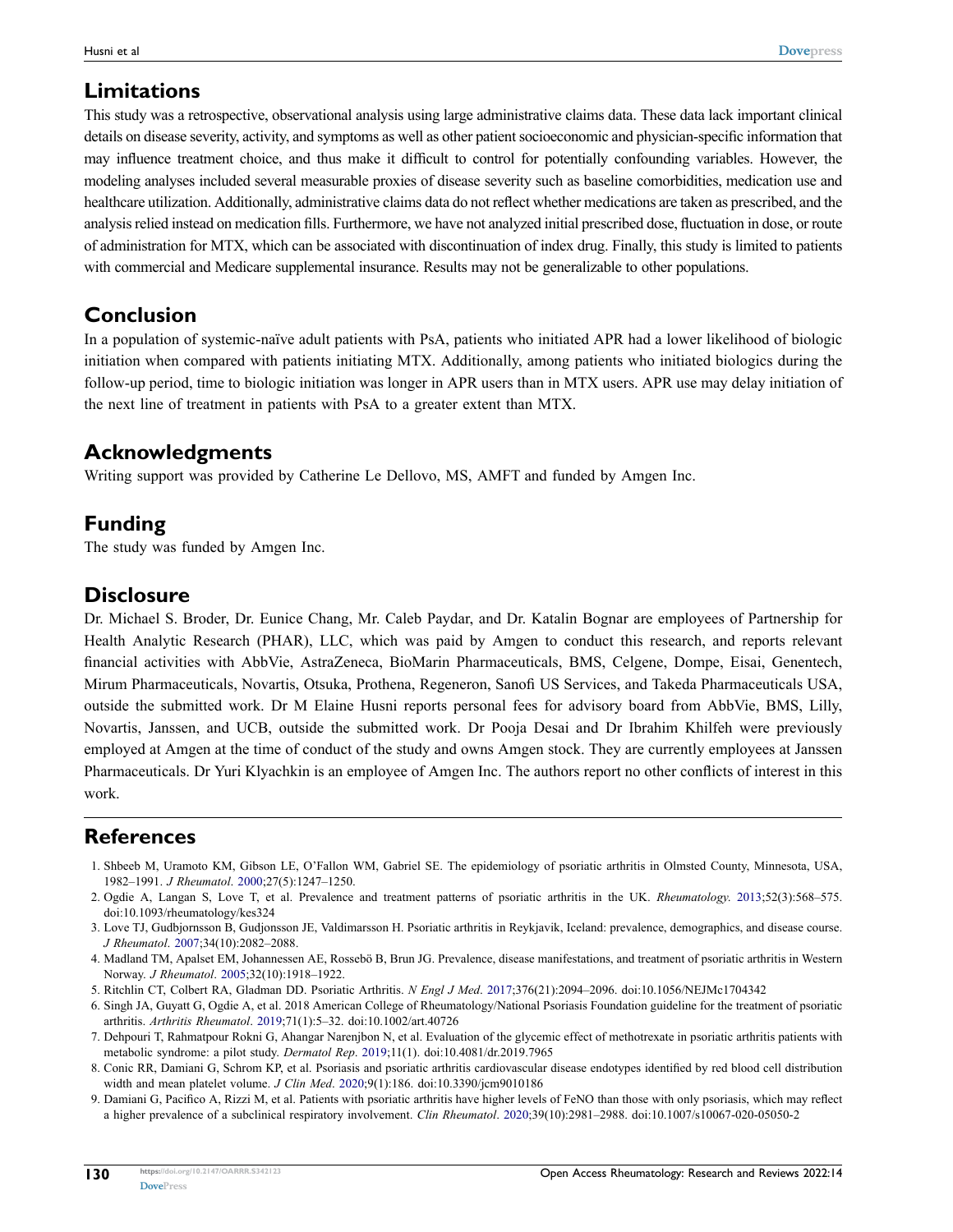- <span id="page-8-0"></span>10. Takeshita J, Gelfand JM, Li P, et al. Psoriasis in the US medicare population: prevalence, treatment, and factors associated with biologic use. *J Invest Dermatol*. [2015;](#page-0-3)135(12):2955–2963. doi:[10.1038/jid.2015.296](https://doi.org/10.1038/jid.2015.296)
- 11. Higa S, Devine B, Patel V, Baradaran S, Wang D, Bansal A. Psoriasis treatment patterns: a retrospective claims study. *Curr Med Res Opin*. 2019;35 (10):1727–1733. doi:[10.1080/03007995.2019.1618805](https://doi.org/10.1080/03007995.2019.1618805)
- <span id="page-8-1"></span>12. Xu Y, Sudharshan L, Hsu MA, et al. Patient preferences associated with therapies for psoriatic arthritis: a conjoint analysis. *Am Health Drug Benefits*. 2018;11(8):408–417.
- <span id="page-8-2"></span>13. Ogdie A, Coates LC, Gladman DD. Treatment guidelines in psoriatic arthritis. *Rheumatology*. [2020](#page-1-1);59(Supplement\_1):i37–i46. doi:[10.1093/](https://doi.org/10.1093/rheumatology/kez383) [rheumatology/kez383](https://doi.org/10.1093/rheumatology/kez383)
- <span id="page-8-3"></span>14. Gossec L, Baraliakos X, Kerschbaumer A, et al. EULAR recommendations for the management of psoriatic arthritis with pharmacological therapies: 2019 update. *Ann Rheum Dis*. [2020](#page-1-2);79(6):700–712. doi:[10.1136/annrheumdis-2020-217159](https://doi.org/10.1136/annrheumdis-2020-217159)
- <span id="page-8-4"></span>15. Coates LC, Kavanaugh A, Mease PJ, et al. Group for research and assessment of psoriasis and psoriatic arthritis 2015 treatment recommendations for psoriatic arthritis: Grappa treatment recommendations for PsA. *Arthritis Rheumatol*. [2016](#page-1-3). doi:[10.1002/art.39573](https://doi.org/10.1002/art.39573)
- <span id="page-8-5"></span>16. Feldman SR, Pelletier CL, Wilson KL, et al. Treatment patterns and costs among biologic-naive patients initiating apremilast or biologics for psoriatic arthritis. *J Comp Eff Res*. [2019](#page-1-4);8(9):699–709. doi:[10.2217/cer-2019-0034](https://doi.org/10.2217/cer-2019-0034)
- <span id="page-8-6"></span>17. Lee MP, Lii J, Jin Y, et al. Patterns of systemic treatment for psoriatic arthritis in the US: 2004–2015. *Arthritis Care Res*. [2018;](#page-1-5)70(5):791–796. doi:[10.1002/acr.23337](https://doi.org/10.1002/acr.23337)
- <span id="page-8-7"></span>18. Hernandez EJM, Tkacz J, Lopez-Gonzalez L, Higgins K, Ogdie A, Stolshek BS. Psoriatic arthritis treatment patterns and costs among pharmacologic treatment–naïve patients. *Am J Manag Care*. [2020;](#page-1-5)26(8):e252–e257. doi:[10.37765/ajmc.2020.44075](https://doi.org/10.37765/ajmc.2020.44075)
- <span id="page-8-8"></span>19. Betts KA, Griffith J, Friedman A, Zhou ZY, Signorovitch JE, Ganguli A. An indirect comparison and cost per responder analysis of adalimumab, methotrexate and apremilast in the treatment of methotrexate-naïve patients with psoriatic arthritis. *Curr Med Res Opin*. [2016;](#page-1-6)32(4):721–729. doi:[10.1185/03007995.2016.1140026](https://doi.org/10.1185/03007995.2016.1140026)
- <span id="page-8-9"></span>20. Reed M, Crosbie D. Apremilast in the treatment of psoriatic arthritis: a perspective review. *Ther Adv Musculoskelet Dis*. [2017;](#page-1-6)9(2):45–53. doi:[10.1177/1759720X16673786](https://doi.org/10.1177/1759720X16673786)
- <span id="page-8-10"></span>21. Asgari MM, Wu JJ, Gelfand JM, et al. Validity of diagnostic codes and prevalence of psoriasis and psoriatic arthritis in a managed care population, 1996–2009: occurrence of psoriasis and psoriatic arthritis. *Pharmacoepidemiol Drug Saf*. [2013](#page-1-7);22(8):842–849. doi:[10.1002/pds.3447](https://doi.org/10.1002/pds.3447)
- <span id="page-8-11"></span>22. Wu JJ, Pelletier C, Ung B, Tian M. Real-world treatment patterns and healthcare costs among biologic-naive patients initiating apremilast or biologics for the treatment of psoriasis. *J Med Econ*. [2019;](#page-1-8)22(4):365–371. doi:[10.1080/13696998.2019.1571500](https://doi.org/10.1080/13696998.2019.1571500)
- <span id="page-8-12"></span>23. Charlson ME, Pompei P, Ales KL, MacKenzie CR. A new method of classifying prognostic comorbidity in longitudinal studies: development and validation. *J Chronic Dis*. [1987;](#page-2-0)40(5):373–383. doi:[10.1016/0021-9681\(87\)90171-8](https://doi.org/10.1016/0021-9681(87)90171-8)
- 24. Deyo RA, Cherkin DC, Ciol MA. Adapting a clinical comorbidity index for use with ICD-9-CM administrative databases. *J Clin Epidemiol*. 1992;45(6):613–619. doi:[10.1016/0895-4356\(92\)90133-8](https://doi.org/10.1016/0895-4356(92)90133-8)
- <span id="page-8-13"></span>25. Agency for Healthcare Research and Quality. HCUP chronic condition indicator. Healthcare Cost and Utilization Project (HCUP); 2015. Available from: [www.hcup-us.ahrq.gov/toolssoftware/chronic/chronic.jsp.](http://www.hcup-us.ahrq.gov/toolssoftware/chronic/chronic.jsp) Accessed May 4, 2022
- <span id="page-8-14"></span>26. Elmamoun M, Chandran V. Role of methotrexate in the management of psoriatic arthritis. *Drugs*. [2018;](#page-6-0)78(6):611–619. doi:[10.1007/s40265-018-0898-2](https://doi.org/10.1007/s40265-018-0898-2)
- 27. Chandran V, Schentag CT, Gladman DD. Reappraisal of the effectiveness of methotrexate in psoriatic arthritis: results from a longitudinal observational cohort. *J Rheumatol*. 2008;35(3):469–471.
- 28. Kingsley GH, Kowalczyk A, Taylor H, et al. A randomized placebo-controlled trial of methotrexate in psoriatic arthritis. *Rheumatol Oxf Engl*. 2012;51(8):1368–1377. doi:[10.1093/rheumatology/kes001](https://doi.org/10.1093/rheumatology/kes001)
- <span id="page-8-15"></span>29. Lie E, van der Heijde D, Uhlig T, et al. Effectiveness and retention rates of methotrexate in psoriatic arthritis in comparison with methotrexatetreated patients with rheumatoid arthritis. *Ann Rheum Dis*. 2010;69(4):671–676. doi:[10.1136/ard.2009.113308](https://doi.org/10.1136/ard.2009.113308)
- <span id="page-8-16"></span>30. Kremer JM. Major side effects of low-dose methotrexate. UpToDate; [2020](#page-6-0). Available from: [https://www.uptodate.com/contents/major-side-effects](https://www.uptodate.com/contents/major-side-effects-of-low-dose-methotrexate)[of-low-dose-methotrexate.](https://www.uptodate.com/contents/major-side-effects-of-low-dose-methotrexate) Accessed May 4, 2022.
- <span id="page-8-17"></span>31. Food and Drug Administration. Methotrexate drug label; [2019](#page-6-1). Available from: [https://www.accessdata.fda.gov/drugsatfda\\_docs/label/2019/](https://www.accessdata.fda.gov/drugsatfda_docs/label/2019/210737s000lbl.pdf) [210737s000lbl.pdf.](https://www.accessdata.fda.gov/drugsatfda_docs/label/2019/210737s000lbl.pdf)Accessed October 22, 2021.
- <span id="page-8-18"></span>32. Samanta J, Naidu G, Chattopadhyay A, et al. Immunogenicity and safety of anti-SARS-CoV-2 mRNA vaccines in patients with chronic inflammatory conditions and immunosuppressive therapy in a monocentric cohort. *Ann Rheum Dis*. [2021;](#page-6-2)80(Suppl1):1305. doi:[10.1136/annrheumdis-2021-eular.1850](https://doi.org/10.1136/annrheumdis-2021-eular.1850)
- <span id="page-8-19"></span>33. DeWitt EM, Lin L, Glick HA, Anstrom KJ, Schulman KA, Reed SD. Pattern and predictors of the initiation of biologic agents for the treatment of rheumatoid arthritis in the United States: an analysis using a large observational data bank. *Clin Ther*. [2009](#page-6-3);31(8):1871–1880; discussion 1858. doi:[10.1016/j.clinthera.2009.08.020](https://doi.org/10.1016/j.clinthera.2009.08.020)
- 34. Verstappen SMM, Lunt M, Bunn DK, Scott DGI, Symmons DPM. In patients with early inflammatory polyarthritis, ACPA positivity, younger age and inefficacy of the first non-biological DMARD are predictors for receiving biological therapy: results from the Norfolk Arthritis Register. *Ann Rheum Dis*. 2011;70(8):1428–1432. doi:[10.1136/ard.2010.148106](https://doi.org/10.1136/ard.2010.148106)
- <span id="page-8-20"></span>35. Png WY, Kwan YH, Lim KK, et al. A systematic review of the factors associated with the initiation of biologicals in patients with rheumatological conditions. *Eur J Hosp Pharm Sci Pract*. 2019;26(3):163–169. doi:[10.1136/ejhpharm-2017-001431](https://doi.org/10.1136/ejhpharm-2017-001431)
- <span id="page-8-21"></span>36. Geale K, Henriksson M, Schmitt-Egenolf M. Evaluating equality in psoriasis healthcare: a cohort study of the impact of age on prescription of biologics. *Br J Dermatol*. [2016;](#page-6-3)174(3):579–587. doi:[10.1111/bjd.14331](https://doi.org/10.1111/bjd.14331)